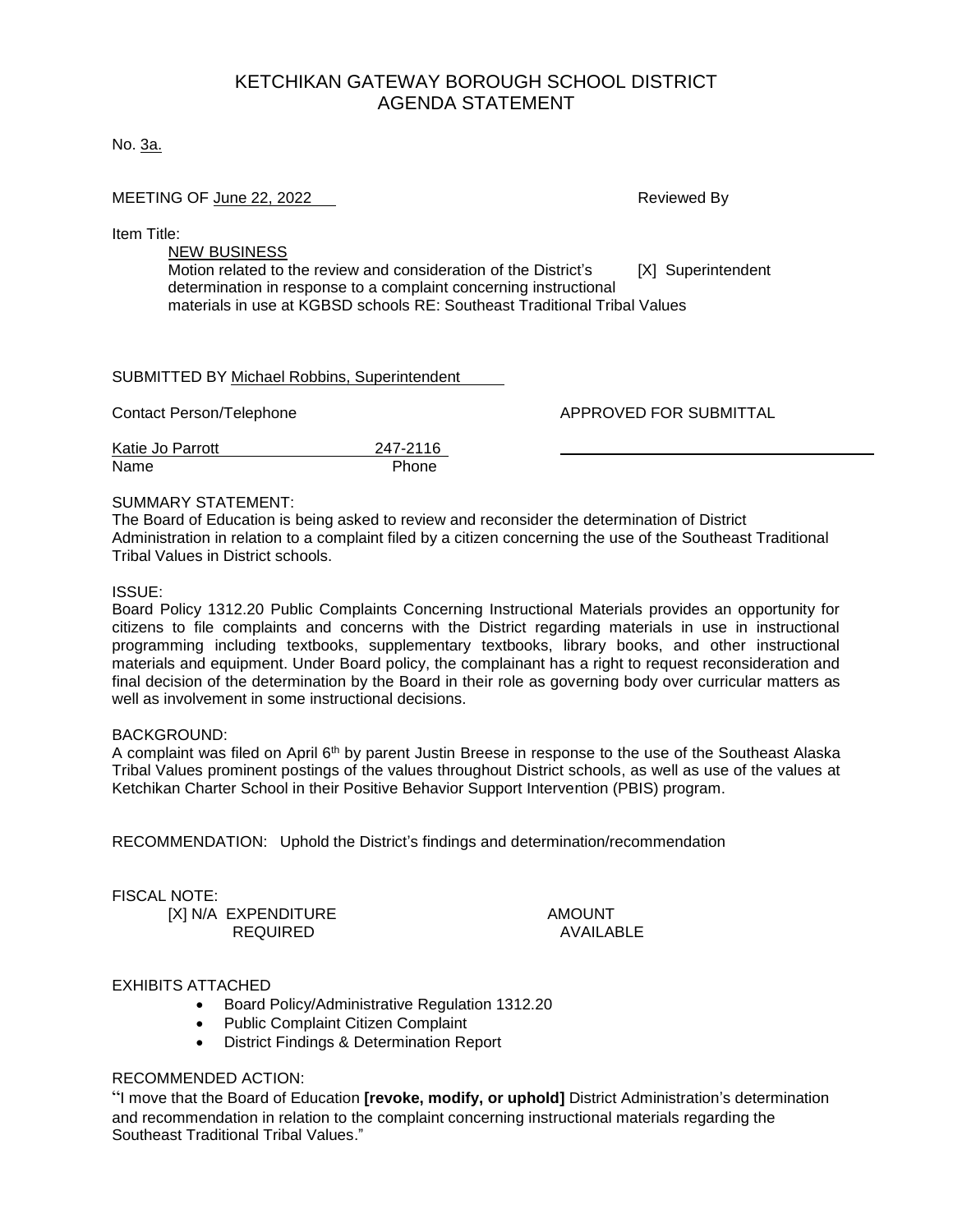# **Public Complaints Concerning Instructional Materials**

# **BP 1312.20**

# **PUBLIC COMPLAINTS CONCERNING INSTRUCTIONAL MATERIALS**

The School Board takes great care in the adoption of instructional materials and is aware that all adopted materials may not be acceptable to all students, their parents/guardians, or other district residents.

*(cf. 6161.1 – Selection and Evaluation of Instructional Materials) (cf. 6161.11 – Supplementary Instructional Materials)*

The Superintendent or designee shall establish procedures which will permit proper consideration of any complaints against the use of any instructional materials, including textbooks, supplementary textbooks, library books, and other instructional materials and equipment.

## *(cf. 1312.3 – Public Complaint Concerning Discrimination)*

The School Board believes the Superintendent and staff are well qualified to consider complaints concerning instructional materials. Complainants are advised to consider and accept the Superintendent or designee's decision as final. However, if the complainant finds the decision of the Superintendent or designee unsatisfactory, he/she may request that the matter be placed on the agenda of a regular Board meeting.

The School Board's decision in any such case will be based on educational suitability and will not be influenced by a desire to suppress information or deny students access to ideas with which the School Board disagrees.

*(cf. 6144 – Controversial Issues)*

**KETCHIKAN GATEWAY BOROUGH SCHOOL DISTRICT Adoption Date: 10/13/99** *Reviewed (Policy Committee): June 2021*

## **Public Complaints Concerning Instructional Materials**

# **AR 1312.20**

# **PUBLIC COMPLAINTS CONCERNING INSTRUCTIONAL MATERIALS**

*Note: The following regulation provides procedures for receiving, considering and acting upon complaints regarding instructional materials used by the district. All parts of the regulation, including specified timelines, may be modified as desired to reflect district practice.*

Complaints concerning instructional materials will be accepted only from staff, district residents, or the parents/guardians of children enrolled in a district school.